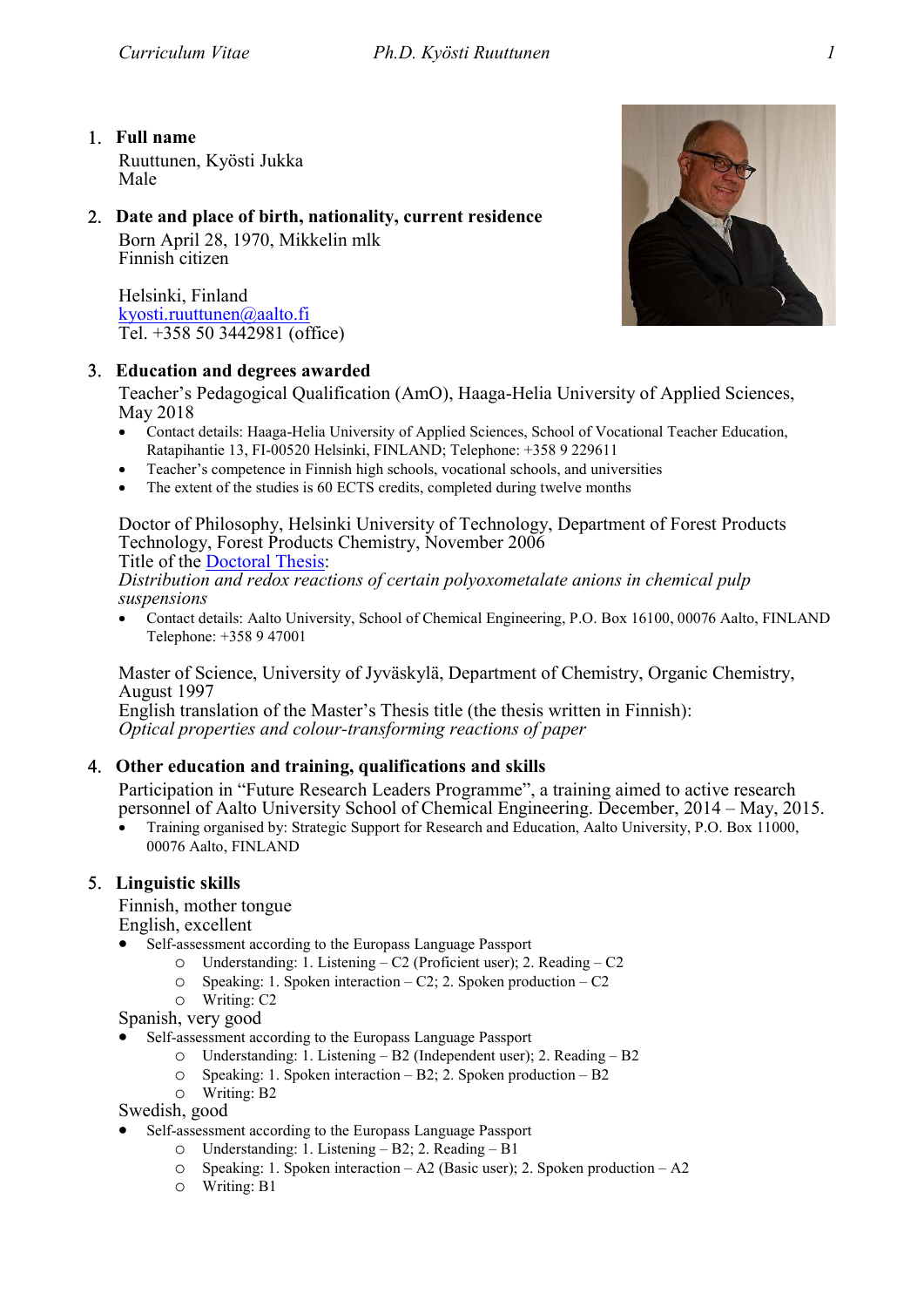## 6. Current position

University Lecturer (Biomass refining), Aalto University School of Chemical Engineering, Department of Bioproducts and Biosystems, since April 2014 (on-going)

## 7. Previous work experience

Teaching Researcher (Biorefineries), Aalto University School of Chemical Engineering, Department of Forest Products Technology, January 2009 – March 2014

Project Manager / Honorary Visiting Professor, Joint project with Helsinki University of Technology and School of Engineering of Universidad de la República, Montevideo, Uruguay, January 2007 – December 2008

Doctoral student, Helsinki University of Technology, Department of Forest Products Technology, Laboratory of Forest Products Chemistry, December 2000 – December 2006

Researcher (voluntary work), CESCCO (Centro de Estudios y Control de Contaminantes), Tegucigalpa, Honduras, February – September 2000

Research assistant, December 1998 – September 1999: Helsinki University of Technology, Laboratory of Forest Products Chemistry

Civil alternative service, December 1997 – December 1998: Helsinki University of Technology, Laboratory of Forest Products Chemistry

### Research funding as well as leadership and supervision

Responsible leader of the project "DEFIBRE, Effect of Fibre Wall Chemistry on Energy Demand in Wood", June 2011 – December 2012. Project funded by Academy of Finland as a part of the Sustainable Energy programme, amount of funding 286 391  $\epsilon$ .

Secondary supervisor, Ph.D. student Estefania Isaza Ferro, "Chemistry and principles of catalytic pulp bleaching", Aalto University, since May 2019 (on-going; Responsible supervisor of the work: Professor Tapani Vuorinen).

Secondary supervisor, Ph.D. student Syed Farhan Hashmi, "Conversion of Lignin Biomass to Higher Value Products through Lignin Depolymerization", Aalto University, since September 2013 (on-going; Responsible supervisor of the work: Professor Herbert Sixta).

Secondary supervisor, doctoral student Marcelo Coelho dos Santos Muguet Soares, "Effect of Fibre Wall Chemistry on Pulping Processes of Novel Eucalyptus Hybrids", Aalto University, 2011 – 2013 (thesis defence November 2013; Responsible supervisor of the work: Professor Tapani Vuorinen).

### Merits in teaching and pedagogical competence

Responsible teacher, "CHEM-E0100 Academic Learning Community, 5 ECTS, Master's Programme in Chemical, Biochemical and Materials Engineering, Aalto University School of Chemical Engineering, since 2018 (on-going)

• Compulsory course to all students in the master's programme  $(ca. 120$  students annually)

Teacher's Pedagogical Qualification (AmO), Haaga-Helia University of Applied Sciences, May 2018

Responsible teacher, "CHEM-E1160 Biomass Pretreatment and Fractionation - in Laboratory", 5 ECTS, Master's Programme in Chemical, Biochemical and Materials Engineering, Aalto University School of Chemical Engineering, since 2016 (on-going)

- Compulsory project-based laboratory course in the Biomass Refining major; 10-15 students annually
- See the course web-based workspace here: https://mycourses.aalto.fi/course/view.php?id=20386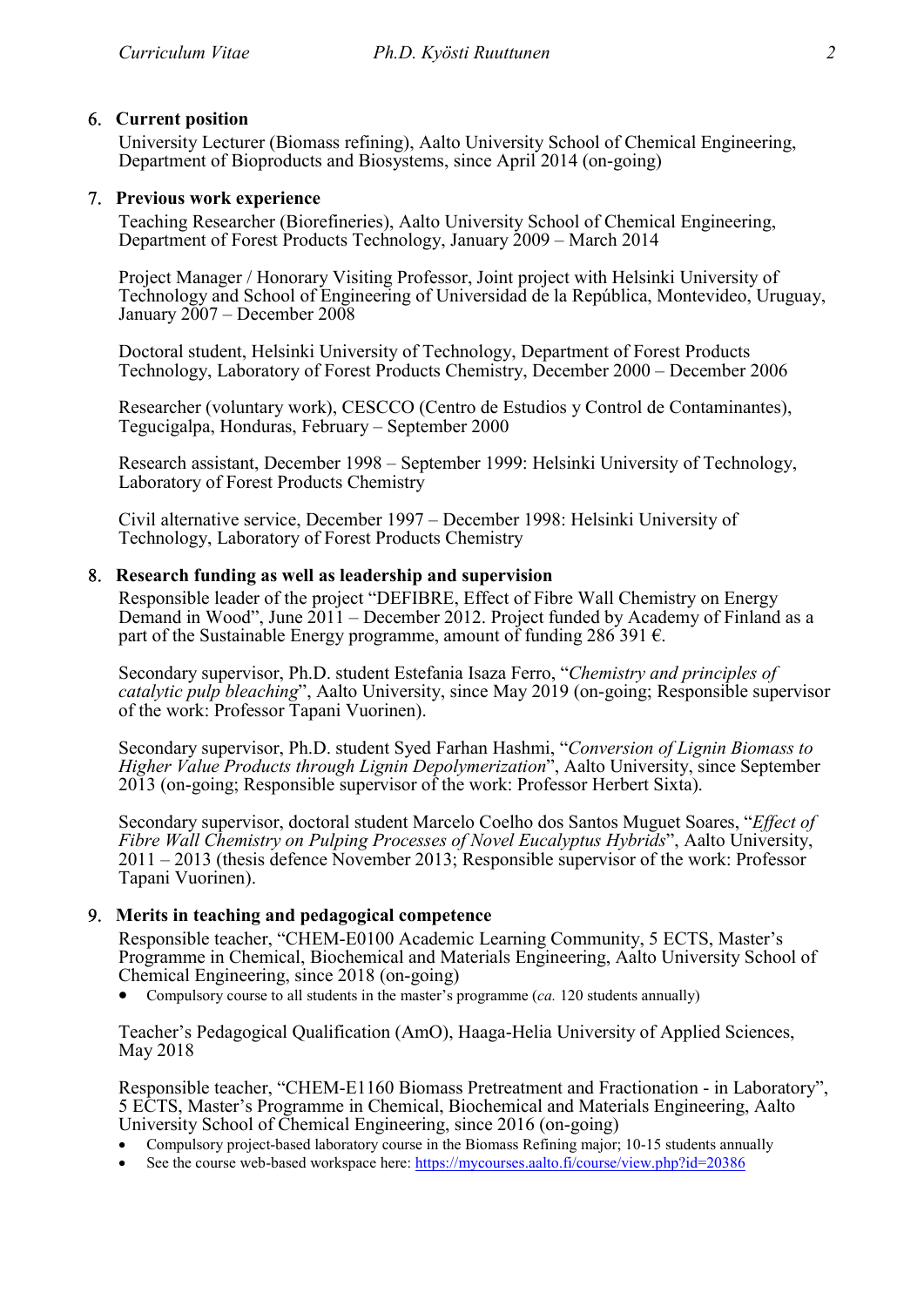Responsible teacher, "Puu-0.4110 Conventional and Non-conventional Pulping as a Basis for Biorefinery", 7 ECTS, Master's Programme in Bioproduct Technology, Aalto University School of Chemical Technlogy, 2012 – 2015

see the course web-based workspace here: https://mycourses.aalto.fi/course/view.php?id=8354

Participation in planning the Master's Programme in Chemical, Biochemical and Materials Engineering in Aalto University, School of Chemical Engineering (two-year programme, 120 ECTS; launched in September, 2015)

 Active participation in three major subject's planning groups: Biomass Refining, Chemical Engineering, and Biotechnology

Responsible teacher of four courses belonging to the International Master's Programme in Forest Products Technology, Aalto University, 2009-2012

Coordinating teacher in the International Program of Pulp and Paper Technology, Universidad de la República, School of Engineering, Montevideo, Uruguay, 2007-2008

The tasks included curriculum planning, teaching 4 lecture courses, and coordination of the programme

#### Secondary supervisor of several M.Sc. theses, Aalto University, since 2009 (on-going), including

- Leivo, J., Optimizing supply chain costs by minimizing the variance in raw material composition, 2018
- Wegelius, O., Liquefaction of lignin: uncatalysed and catalysed ethanolysis of lignin, 2017
- Miettinen, M., Techno-economic evaluation of a selecyed cellulosic ethanol production concept, 2016
- Lahnalammi, A., Bleaching of alkali extracted sugar beet pulp, 2016
- Korhonen, V., Optimization of the evaporation plant capacity, 2014
- Costabel, L., Alkaline pre-extraction of birch wood prior to alkaline pulping, 2014
- Ukonaho, K.-V., Methanol balance of digestion and evaporation plant and methanol utilization possibilities for a kraft pulp mill, 2013
- Nousiainen T., Crude tall oil production improvement, 2012
- Kontu, T., Sodium and sulfur balance of a kraft pulp mill, 2010
- Tamminen, T., Final bleaching of kraft pulp: The optimization of the first chlorine dioxide stage (D1), 2010

### Secondary supervisor of 2 M.Sc. thesis, Helsinki University of Technology, 2003-2009.

- Wu, Z., Application of a binuclear manganese catalyst to final peroxide bleaching of a softwood kraft pulp, 2009
- Tarvo, V., A model for polyoxometalate bleaching of pulp, 2003

### Responsible supervisor of ca. 20 B.Sc. theses, Aalto University, since 2009 (on-going)

- Theses in Finnish. Data of some recent theses below in English.
	- o Kärkkäinen, E., Usage of ionic liquids in delignification
	- o Hammar, Biochar and its formation in a biorefinery process
	- o Niskanen, J., Steam explosion process and its effects on the chemical structure of wood lignin
	- o Pastinen-Kurula, H., Production of oligosaccharides from wood hemicelluloses
	- o Miettinen, M., Manufacturing bio-based diesel from talloil
	- o Chan, K., Slow pyrolysis of biomass
	- o Gullstén, N., Structure and chemistry of grass plant cells
	- $\circ$  Kiuru, H., Raw materials for biorefineries: the availability of grass plants and residues

### 10. Other academic merits

Vice member of the Academic Committee of Aalto University School of Chemical Engineering (KTAK), representing teaching staff, since 2018 (on-going)

Member of the Academic Committee of Aalto University School of Chemical Engineering (KTAK), representing teaching staff, 2014-2017

Vice member of the Academic Committee of Aalto University School of Chemical Engineering (KTAK), representing teaching staff, 2011-2013